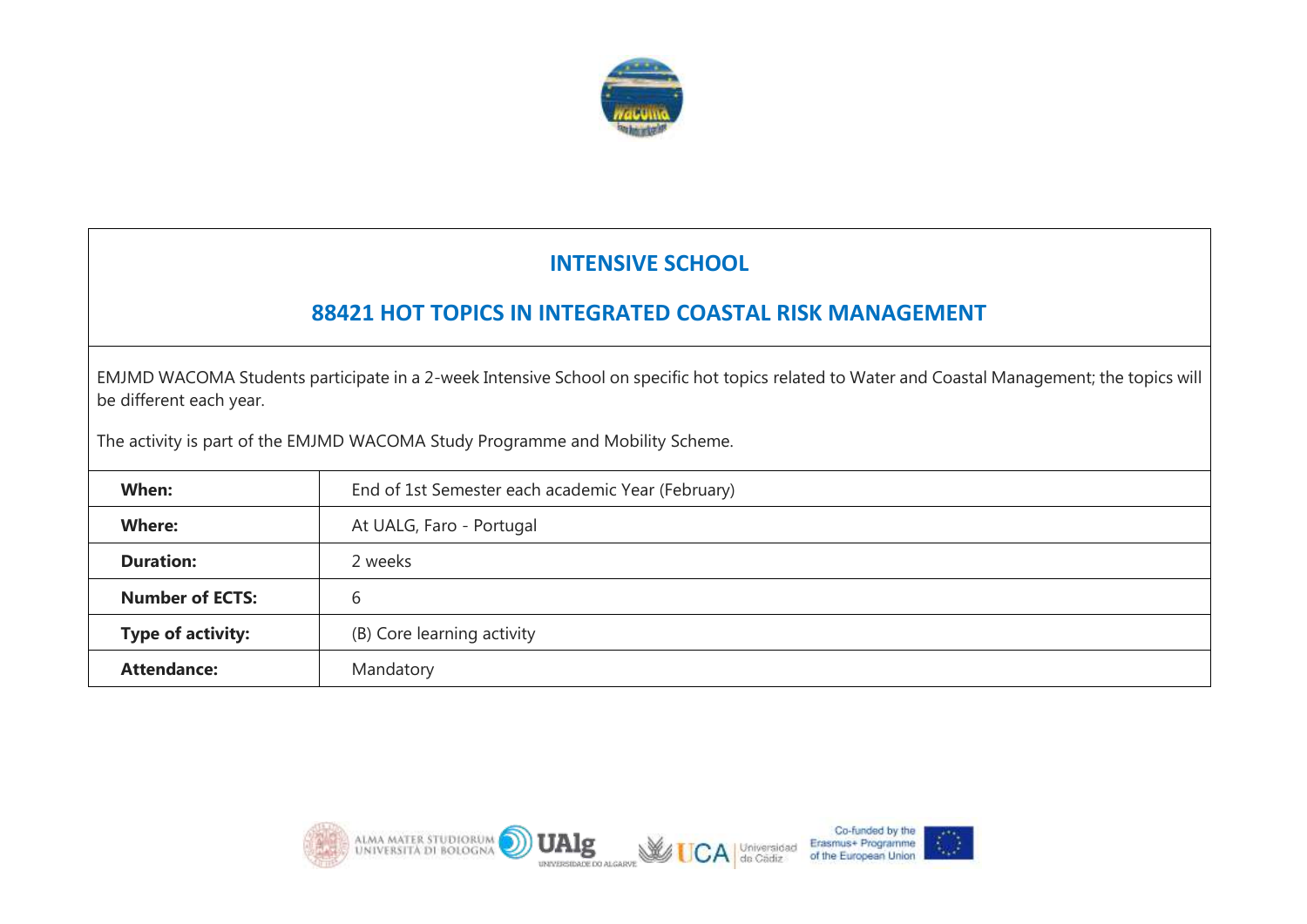

## **30th January -17th February 2019 – Schedule**

**Tentative programme**, keep in mind that minor changes may occur, please check daily.

| Date                         | Time      | <b>Activity</b>                                                                                                     |
|------------------------------|-----------|---------------------------------------------------------------------------------------------------------------------|
| 30th, 31st January           |           | from 1000   WACOMA students' arrival in Faro                                                                        |
| <b>Friday 1th February</b>   |           | until 1100   Pick up voucher for welcome lunch and welcome pack                                                     |
| Early bird reception         |           | 1230   Welcome Lunch                                                                                                |
|                              |           | 1400   Welcome session by international office                                                                      |
| Monday 4th February 2019     |           | O900   Bus from Praia de Faro to Gambelas Campus - University of the Algarve (UALG)                                 |
| <b>Welcome and Induction</b> |           | 0930   Meet Professor Alice Newton, WACOMA Institutional Local Coordinator at Gambelas Campus - UALG                |
|                              | 1000      | Welcome meeting with coodinator of International office                                                             |
|                              |           | 1030-1130 Registration paperwork                                                                                    |
|                              |           | Services and facilities: Library user, email, eduroam                                                               |
|                              |           | 1130-1230   Tour of Gambelas campus with Joel (WACOMA Alumni)                                                       |
|                              |           | Premises, services and facilities: International office, library, classroom, study room, office, café(s) ed 1 and 2 |
|                              |           | CIMA, CCMAR, Scientific diving center (ed 7)                                                                        |
|                              | 1230-1330 | Lunch                                                                                                               |
| <b>Introduction</b>          |           | 1400-1500   Briefing for intensive course DPSIR, WOA, field trips, assignments                                      |
|                              | 1500-1600 | Lagoon systems (Alice Newton, lagoon field trips)                                                                   |
|                              | 1600      | Tea break                                                                                                           |
|                              |           | 1630-1730   Introduction to Ria Formosa (Alice Newton, lagoon field trips)                                          |
|                              |           | 1730-1800 Questions and feedback                                                                                    |
|                              | 1815      | <b>Dinner</b>                                                                                                       |
|                              |           | 18:45   Bus to Praia de Faro from Gambelas Campus                                                                   |

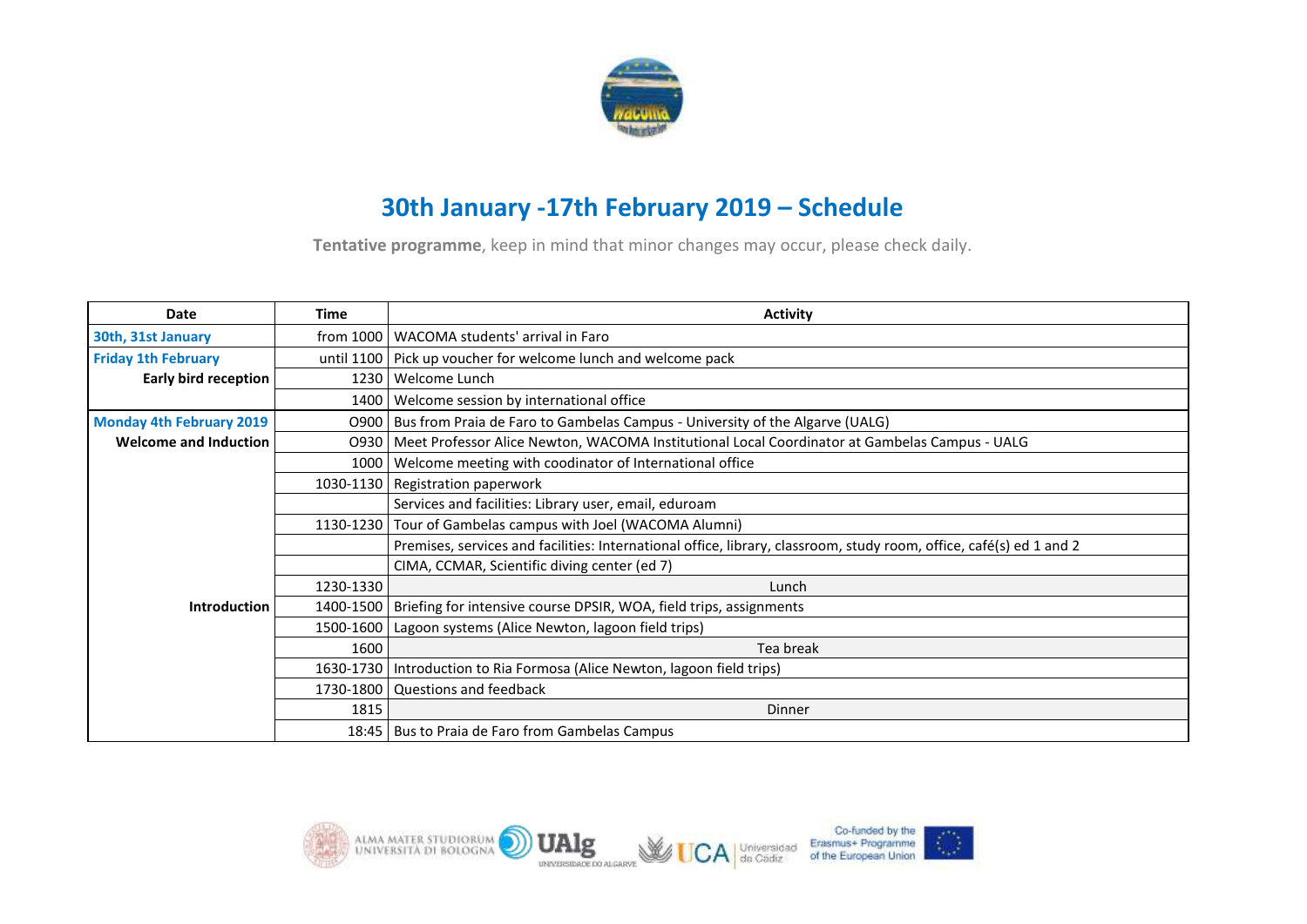

| <b>Tuesday 5th February 2019</b>     |           | 0900   Bus from Praia de Faro to Olhao                        |
|--------------------------------------|-----------|---------------------------------------------------------------|
| <b>FIELDTRIP to Olhao and</b>        |           |                                                               |
| <b>islands</b>                       |           | 1000 Fishing port and tuna boats                              |
|                                      |           | 1100-1315   Boat to barrier islands and return to Olhao       |
|                                      |           | Visit to lighthouse?                                          |
|                                      |           | Lunch Olhao - café or packed lunch                            |
|                                      |           | 1430 Bus to Quinta do Marim                                   |
|                                      |           | 1500-1700 Visit to Quinta do Marim                            |
|                                      |           | 1700   Bus to Praia de Faro                                   |
| <b>Wednesday 6th February</b>        |           |                                                               |
| 2019                                 |           | 0900   Bus from Praia de Faro to Gambelas Campus              |
|                                      |           | 0930-1000 Debrief from Olhao and islands field trip. Feedback |
| <b>System Approach</b>               |           |                                                               |
| Framework (SAF)                      |           | 1000-1100 SAF and DPSIR                                       |
|                                      | 1100-1130 | Coffee break                                                  |
| <b>Driver-Pressure-State-</b>        |           |                                                               |
| Impact-Response (DPSIR)<br>Framework |           | 1130-1230 SAF and DPSIR                                       |
|                                      | 1230-1330 | Lunch                                                         |
|                                      | 1400-1530 | <b>SAF and DPSIR</b>                                          |
|                                      | 1530-1600 | Tea break                                                     |
|                                      |           | 1600-1700 SAF and DPSIR                                       |
|                                      |           | 1700-1730 Questions and Feedback                              |
|                                      | 1815      | Dinner                                                        |
|                                      |           | 1930   Bus to Praia de Faro from Gambelas Campus              |

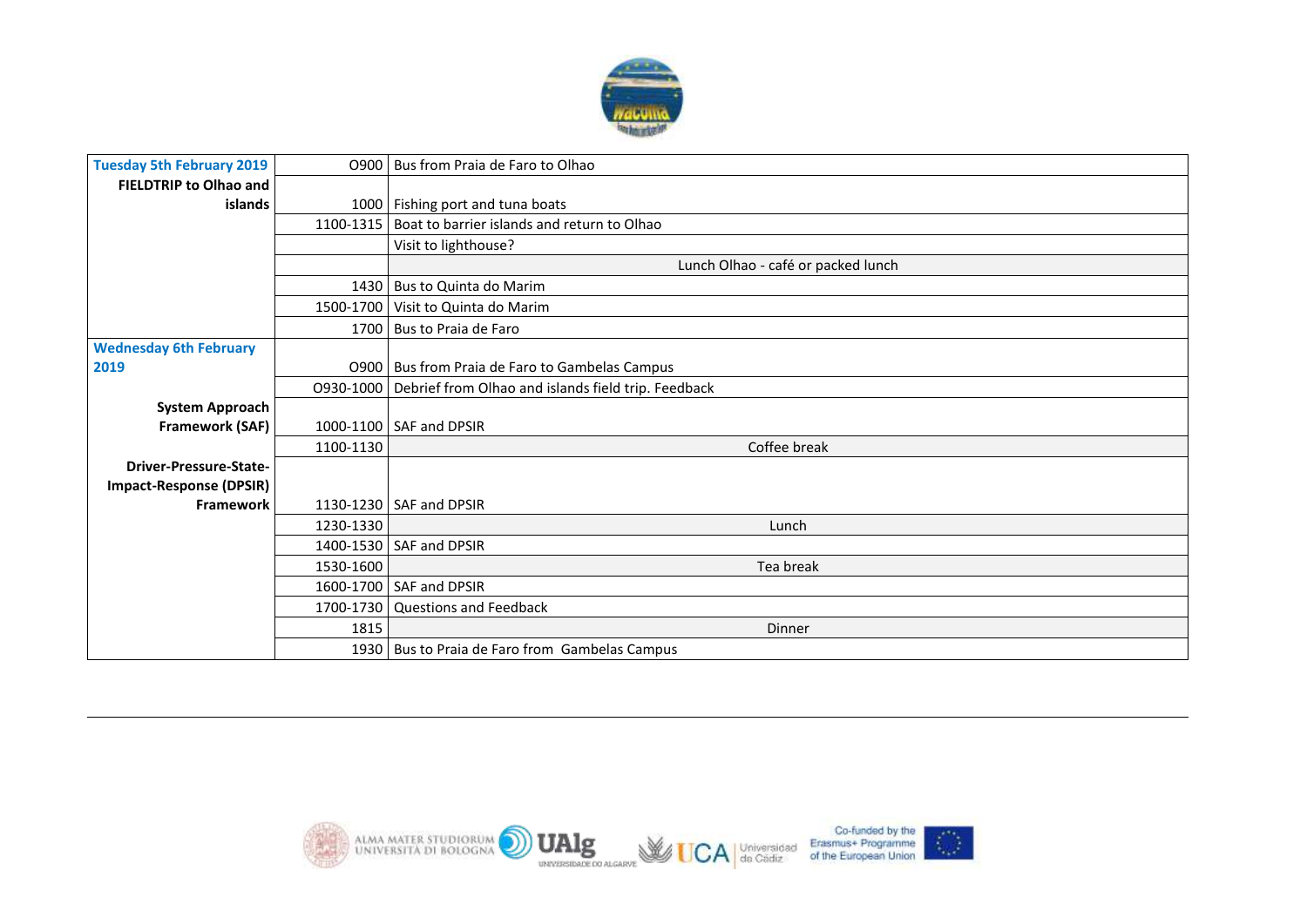

| <b>Thursday 7th February</b>    |                       |                                                                    |
|---------------------------------|-----------------------|--------------------------------------------------------------------|
| 2019                            |                       | 0900   Bus from Praia de Faro to Gambelas Campus                   |
| <b>Assessment frameworks</b>    |                       | 0930-1000 Assessment frameworks                                    |
|                                 |                       | 1000-1100   Ocean Health Index                                     |
|                                 | 1100-1130             | Coffee break                                                       |
|                                 | 1130-1230             | Ecological Status (WFD) Environmental status (MSFD)                |
|                                 | 1230-1330             | Lunch                                                              |
| <b>World Ocean Assessment</b>   |                       | 1400-1530   World Ocean Assessment (Professor Maria Joao Bebianno) |
|                                 | 1530-1600             | Tea break                                                          |
|                                 |                       | 1600-1700 Conceptual diagrams (Dr Sonia Cristina, ex WACOMA)       |
|                                 |                       | 1700-1730 Questions and Feedback                                   |
|                                 | 1815                  | <b>Dinner</b>                                                      |
|                                 |                       | 1930   Bus to Praia de Faro from Gambelas Campus                   |
| <b>Friday 8th February 2019</b> |                       | 0900   Bus from Praia de Faro to Gambelas Campus                   |
|                                 |                       | 0930-1000   Debrief on OHI and WOA and feedback                    |
|                                 |                       | 1000-1100   Conceptual diagrams (Dr Sonia Cristina, ex WACOMA)     |
|                                 | 1100-1130             | Coffee break                                                       |
|                                 |                       | 1130-1230   Work on Assignment                                     |
|                                 | 1230-1330             | Lunch                                                              |
|                                 |                       | 1400-1530   Work on Assignment                                     |
|                                 | 1530-1600             | Tea break                                                          |
|                                 |                       | 1600-1700   Briefing on Sagres field trip                          |
|                                 | 1700-1730   Questions |                                                                    |
|                                 | 1815                  | <b>Dinner</b>                                                      |
|                                 |                       | 1930   Bus to Praia de Faro from Gambelas Campus                   |

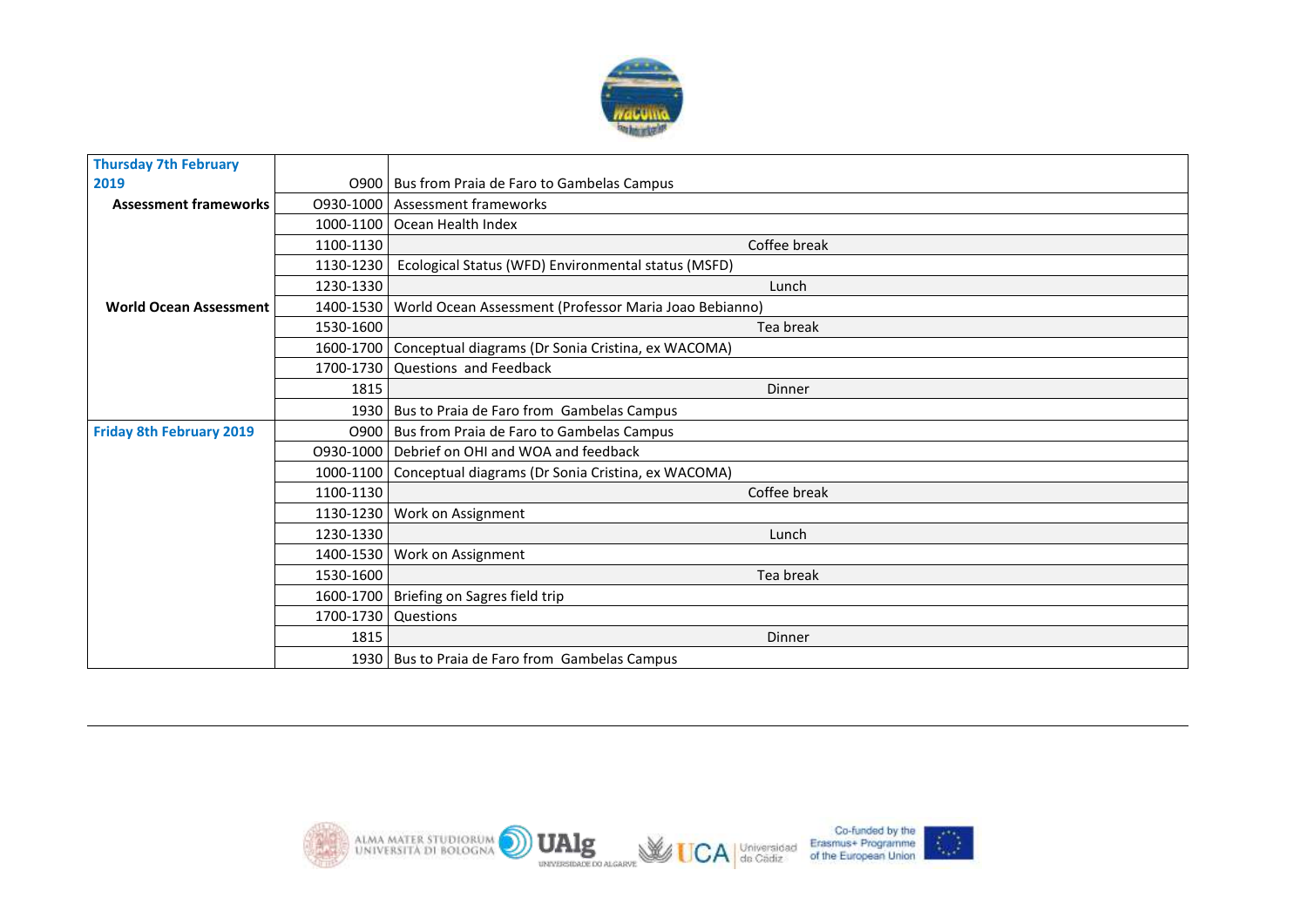

| <b>Monday 11th February</b>  |                     |                                                                                           |
|------------------------------|---------------------|-------------------------------------------------------------------------------------------|
| 2019                         |                     | 0900   Bus from Praia de Faro to Sagres                                                   |
| Sagres field trip            |                     | 1030 Briefing on Marine cetaceans                                                         |
|                              |                     | 1100-1230   Boat trip, offshore aquaculture                                               |
|                              | 1230-1330 Lunch     |                                                                                           |
|                              |                     | 1400 Shellfish processing / Castelejo?                                                    |
|                              |                     | 1500   Fish market auction, fishing methods                                               |
|                              |                     | 1600 Forteleza                                                                            |
|                              |                     | 1700 Cape St Vincent                                                                      |
|                              |                     | 1800 VilBus a do Bispo-Faro                                                               |
| <b>Tuesday 12th February</b> |                     |                                                                                           |
| 2019                         |                     | 0930-1000   Debrief on Sagres field trip and Feedback                                     |
|                              |                     | 1000-1100 Work on Assignment                                                              |
|                              | 1100-1130           | Coffee break                                                                              |
|                              | 1130-1230           | Governance and Sustainability (Maria Ines Gameiro)                                        |
|                              | 1230-1330           | Lunch                                                                                     |
| WACOMA-MACOMA                |                     |                                                                                           |
| seminar                      |                     | 1400-1430   Remote sensing and coastal management (Dr Sonia Cristina, ex WACOMA)          |
| WACOMA-MACOMA                |                     |                                                                                           |
| seminar                      |                     | 1430-1500   Ria Formosa dynamics and response to climate change (Dr Ana Zarcos Ex WACOMA) |
|                              |                     | 1500-1530   Mukesh Kumar Title? (ex WACOMA)                                               |
|                              | 1530-1600           | Tea break                                                                                 |
|                              |                     | 1600-1700 Briefing on Vila Real field trip                                                |
|                              | 1700-1730 Questions |                                                                                           |
|                              | 1815                | Dinner                                                                                    |
|                              |                     | 1930   Bus to Praia de Faro from Gambelas Campus                                          |

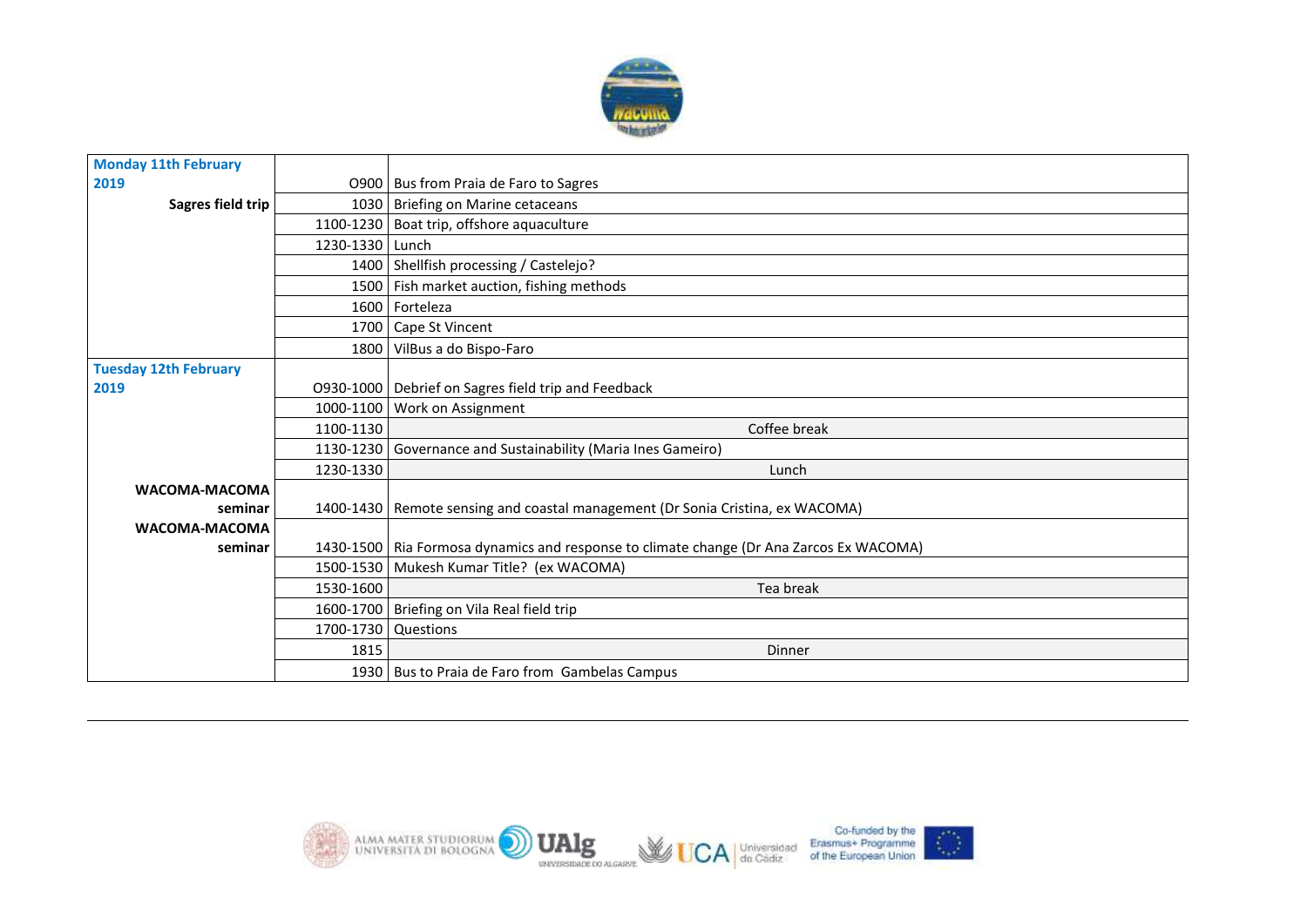

| <b>Wednesday 13th February</b> |                     |                                                                                                                       |
|--------------------------------|---------------------|-----------------------------------------------------------------------------------------------------------------------|
| 2019                           |                     | 0900 Bus from Praia de Faro to Olhao                                                                                  |
| Vila Real field trip           | 1000                | Orientation Castle of Castro Marim                                                                                    |
|                                |                     | 1030   Museu Casa do sal                                                                                              |
|                                | 1130-1230           | Visit to Castro Marim park                                                                                            |
|                                | 1230-1330           | Lunch Castro Marim                                                                                                    |
|                                | 1400-1500 Vila Real |                                                                                                                       |
|                                |                     | 1500-1600 Monte Gordo                                                                                                 |
|                                |                     | 1700 Bus to Praia de Faro                                                                                             |
| <b>Thursday 14th February</b>  |                     |                                                                                                                       |
| 2019                           |                     | 9000   Bus Praia de Faro - Gambelas Campus                                                                            |
|                                |                     | 0930-1000 Debrief on Vila Real field trip and Feedback                                                                |
|                                | 1000-1100           | Work on Assignment                                                                                                    |
|                                | 1100-1130           | Coffee break                                                                                                          |
|                                | 1130-1230           | Work on Assignment                                                                                                    |
|                                | 1230-1330           | Lunch                                                                                                                 |
| WACOMA-MACOMA                  |                     | Modelling the morphological response of coastal systems to projected sea-level rise during the 21st century. Dr Ruwan |
| seminar                        |                     | 1400-1445   Sampath (ex WACOMA)                                                                                       |
|                                |                     | 1500-1545   Operational Oceanography: Understand, manage and protect our ocean Dr Joao Janeiro (ex WACOMA)            |
| WACOMA-MACOMA                  |                     |                                                                                                                       |
| seminar                        |                     | 1545-1630   Harmful phytoplankton in an upwelling region Sergey Danchenko (ex WACOMA)                                 |
|                                | 1630-1700           | Tea break                                                                                                             |
|                                |                     | 1700-1730   Feedback on seminars Discuss Projects                                                                     |
|                                |                     | 1730-1800   Briefing on Silent coastal walk                                                                           |
|                                | 1815                | <b>Dinner</b>                                                                                                         |
|                                |                     | 1845   Bus to Praia de Faro from Gambelas Campus                                                                      |